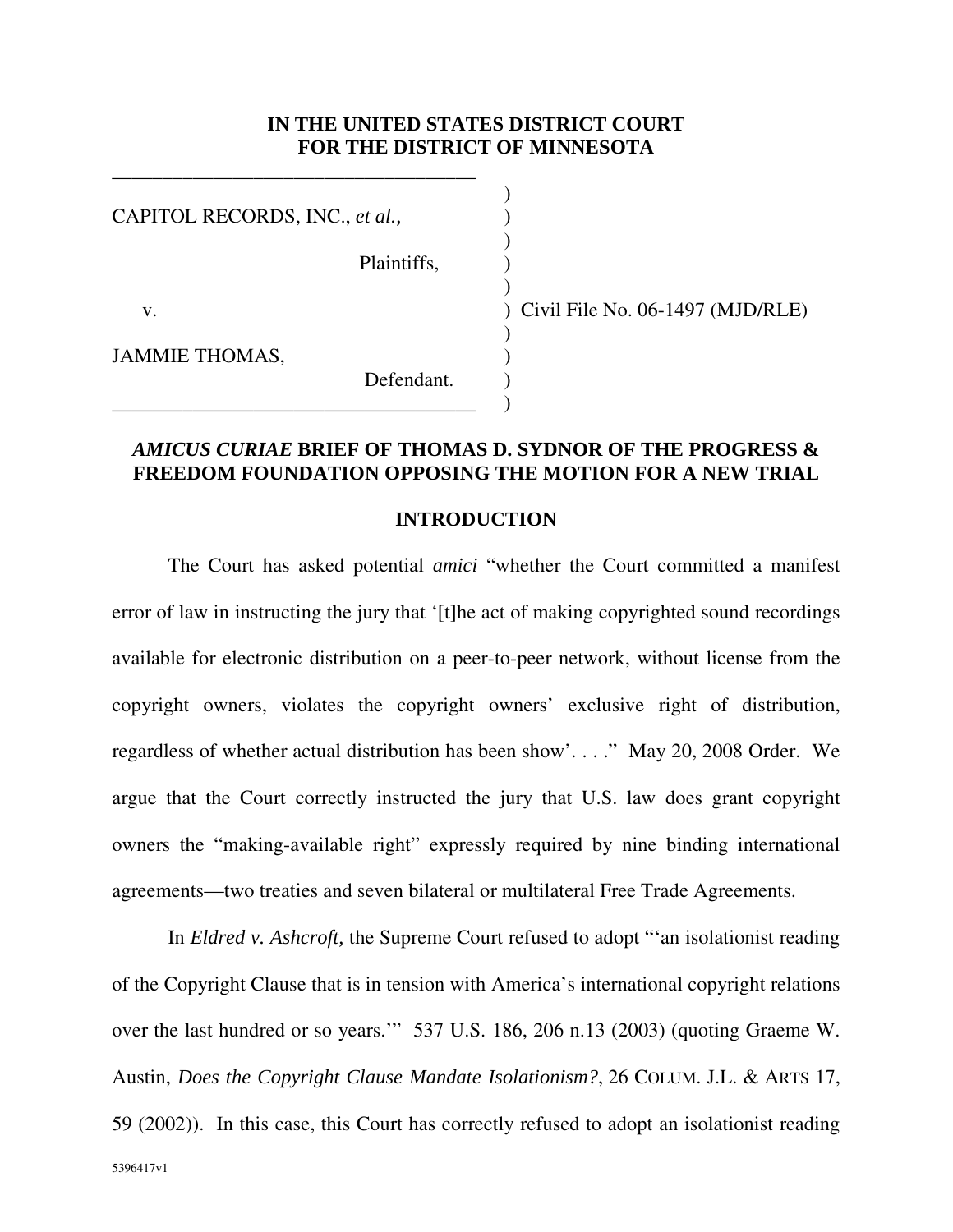of the Copyright Act that would needlessly undermine the international copyright relations of the United States, the world's leading producer and exporter of expressive works.

#### **BACKGROUND**

The Court's jury instruction asserted that "the act of making copyrighted sound recordings available for electronic distribution on a peer-to-peer network" can infringe the exclusive rights of copyright owners. Recently, phrases like "making available" have appeared in several other district-court opinions. *Electra Entm't Group, Inc. v. Barker,* Case No. 05-CV-7340 (KMK), 2008 U.S. Dist. LEXIS 25913 (Mar. 31, 2008); *London-Sire Records, Inc. v. Doe 1,* 542 F. Supp. 2d 153 (D. Mass. 2008); *Atlantic Recording Corp. v. Howell,* No. CV-06-02076-PHX-NVW, 2008 U.S. Dist. LEXIS 35284 (D. Ariz. Apr. 29, 2008). *See also* Thomas D. Sydnor II, *The Making-Available Right and the Barker Decision: Improving the Rationale for a Sound Result* (PFF May, 2008) at http://www.pff.org/issues-pubs/pops/pop15.7barker.pdf. But this rather awkward phrase originated in neither judicial opinions nor the minds of Plaintiffs' counsel. It derives from the multilateral treaties that prescribe international norms for digital-age copyright protection—treaties that the United States crafted, ratified, and purportedly implemented in its domestic law.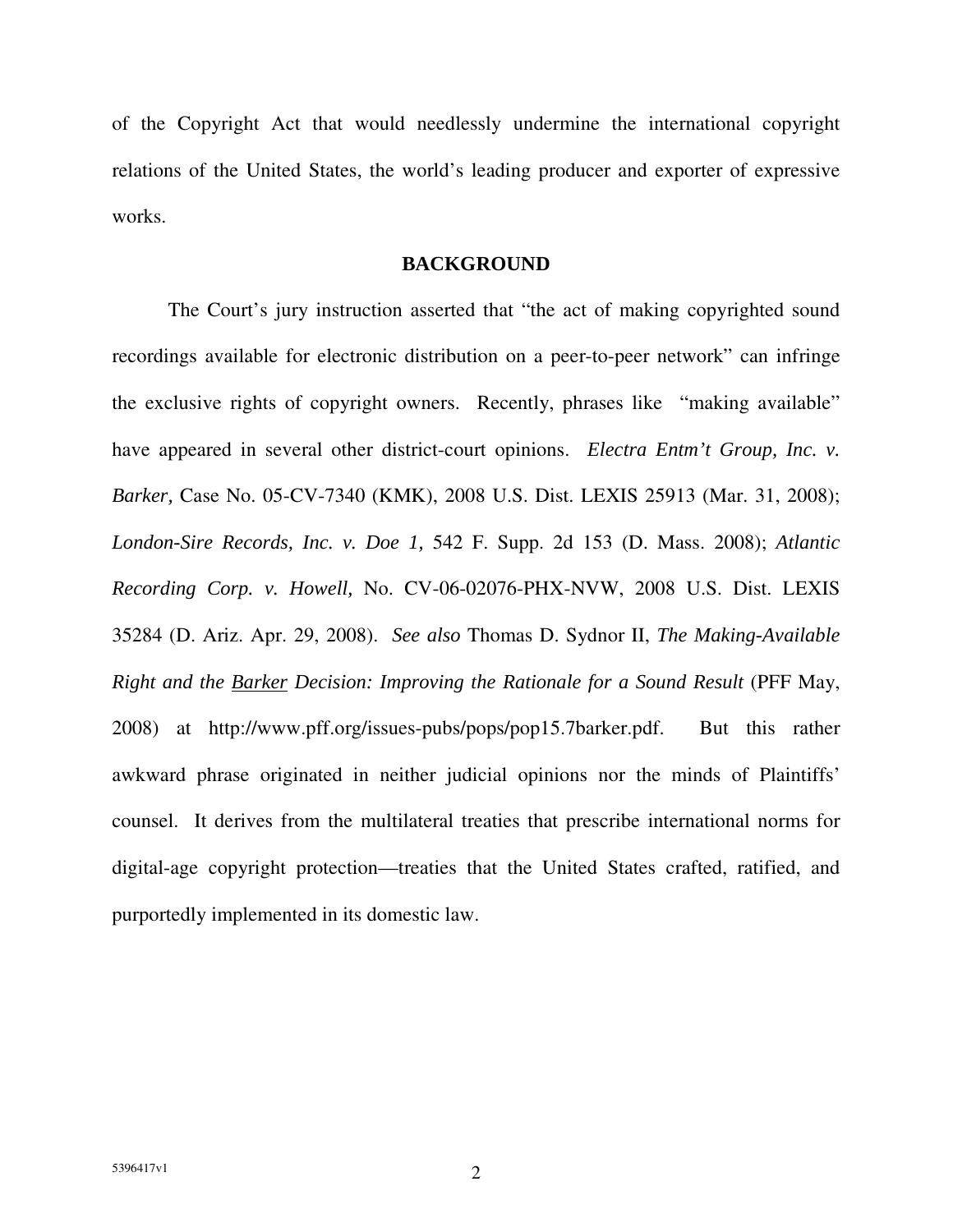## **A. In the Copyright Act of 1976, Congress Enacted "Futureproof" Copyright Protection That Moved America Toward International, Berne-Convention Norms.**

The Copyright Act of 1976 reflected "a major legislative reexamination of copyright doctrine." *Harper & Row Pubs., Inc. v. Nation Ent.,* 471 U.S. 539, 552 (1985). Two aspects of it are relevant here.

First, the Act corrected a problem that was undermining the Constitution's ideal of granting authors exclusive rights in their works. Prior copyright acts had defined copyrights in narrow, technology-specific terms that were often found inapplicable to new technologies. *See Teleprompter Corp. v. Columbia Broadcasting Sys., Inc.,* 415 U.S. 394 (1974) (cable-television systems retransmitting "distant" broadcast television programs did not "perform" them); *Fortnightly Corp. v. United Artists Tel., Inc.,* 392 U.S. 390 (1968) (cable-television systems retransmitting broadcast television programs did not "perform" them); *White-Smith Music Pub. Co. v. Apollo Co.,* 209 U.S. 1 (1908) (paper rolls that let player pianos reproduce songs were not "copies" of those songs). Such findings would then force Congress to fill the resulting "gap" in protection by denying exclusive rights and granting rights to revenues from compulsory licenses. *See* 17 U.S.C. § 111, 115.<sup>1</sup>

<sup>1</sup> Exclusive rights differ profoundly from compulsory licenses. Exclusive rights are property rights that let private markets encourage the production of expression. *See, e.g.,* Armen A. Alchian, *Property Rights, in* THE CONCISE ENCYCLOPEDIA OF ECONOMICS 422-425 (David R. Henderson, ed., 2008). Compulsory licenses are statutory price-fixing schemes that let the government decide the value of expression and the terms under which it can be received.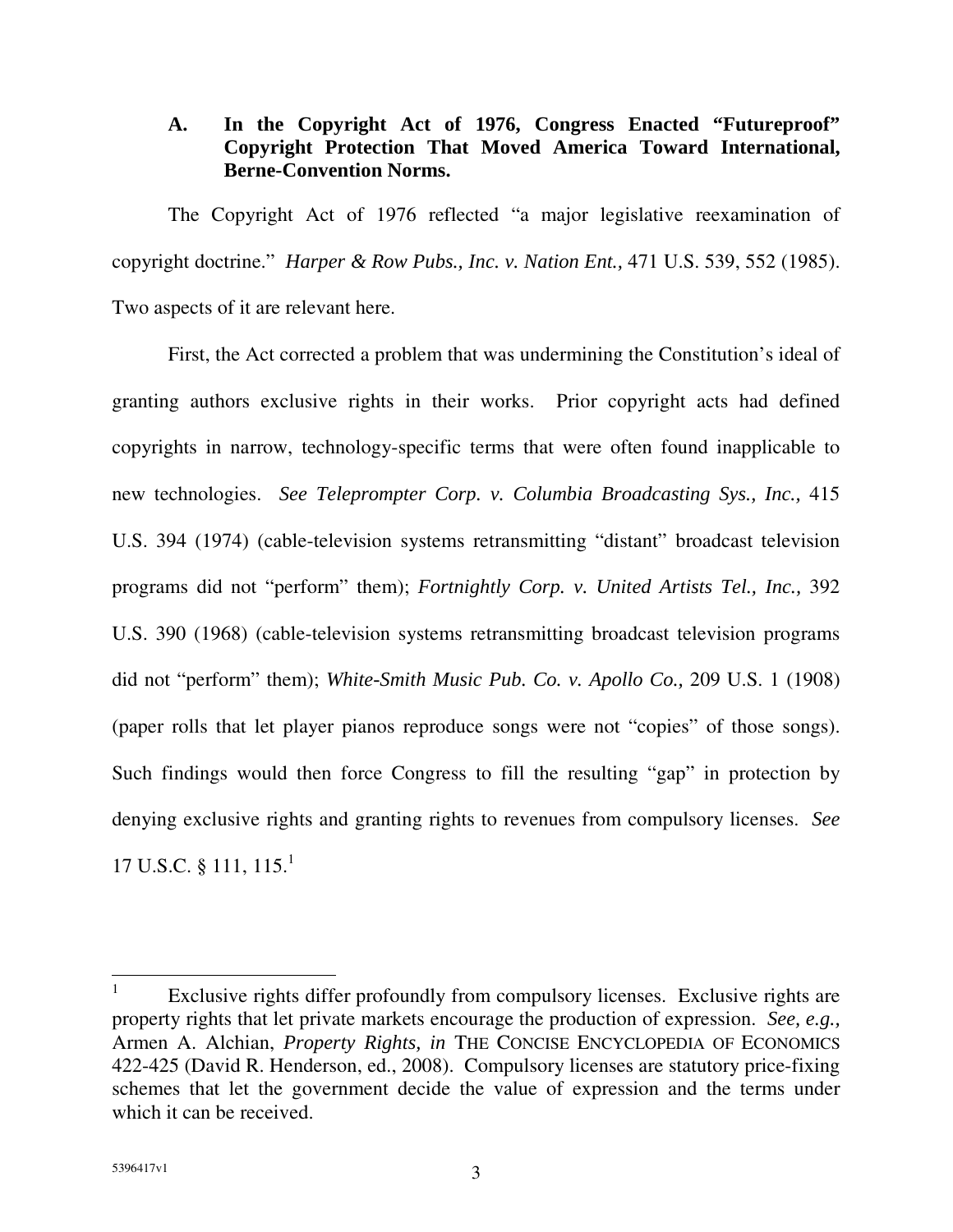The Copyright Act of 1976 tried to halt this slide toward compulsory licensing by defining copyrights in technology-neutral terms applicable *even as to then-unknown technologies*. For example, it defines "copies" and "phonograms," the triggers of the reproduction and distribution rights, as material objects "fixed by any method *now known or later developed,* from which the [work or sounds] can be perceived, reproduced, or otherwise communicated, either directly or with the aid of a machine or device." 17 U.S.C. § 101 (emphasis added); *see id.* at § 102(a) ("Copyright protection subsists … in any tangible medium of expression, now known or later developed*…*"); H.R. Rep. No. 94-1476, at 52 (1976) (criticizing "cases such as *White-Smith*" as "artificial and largely unjustifiable").

Second, in the Act, Congress also began working to craft truly international norms for copyright protection. Congress began by conforming aspects of U.S. law to the *defacto* international norms prescribed in the Berne Convention for the Protection of Literary and Artistic Works. *See* H.R. Rep. No. 94-1476, at 135-36 (increasing copyright term to that "required for adherence to the Berne Convention"). This domestic harmonization process concluded in 1988, when the U.S. acceded to the Berne Convention. *See* Berne Convention Implementation Act of 1988, Pub. L. 100-568, § 2(1), 102 Stat. 2853, 2853 (1988).

As it conformed U.S. law to Berne norms, Congress also adopted a "major trade policy goal of the United States:" Make Berne-compliance a condition of membership in the World Trade Organization. S. Rep. 100-352, at 5 (1988). That goal was achieved in 1994, when the international community adopted the Agreement on Trade-Related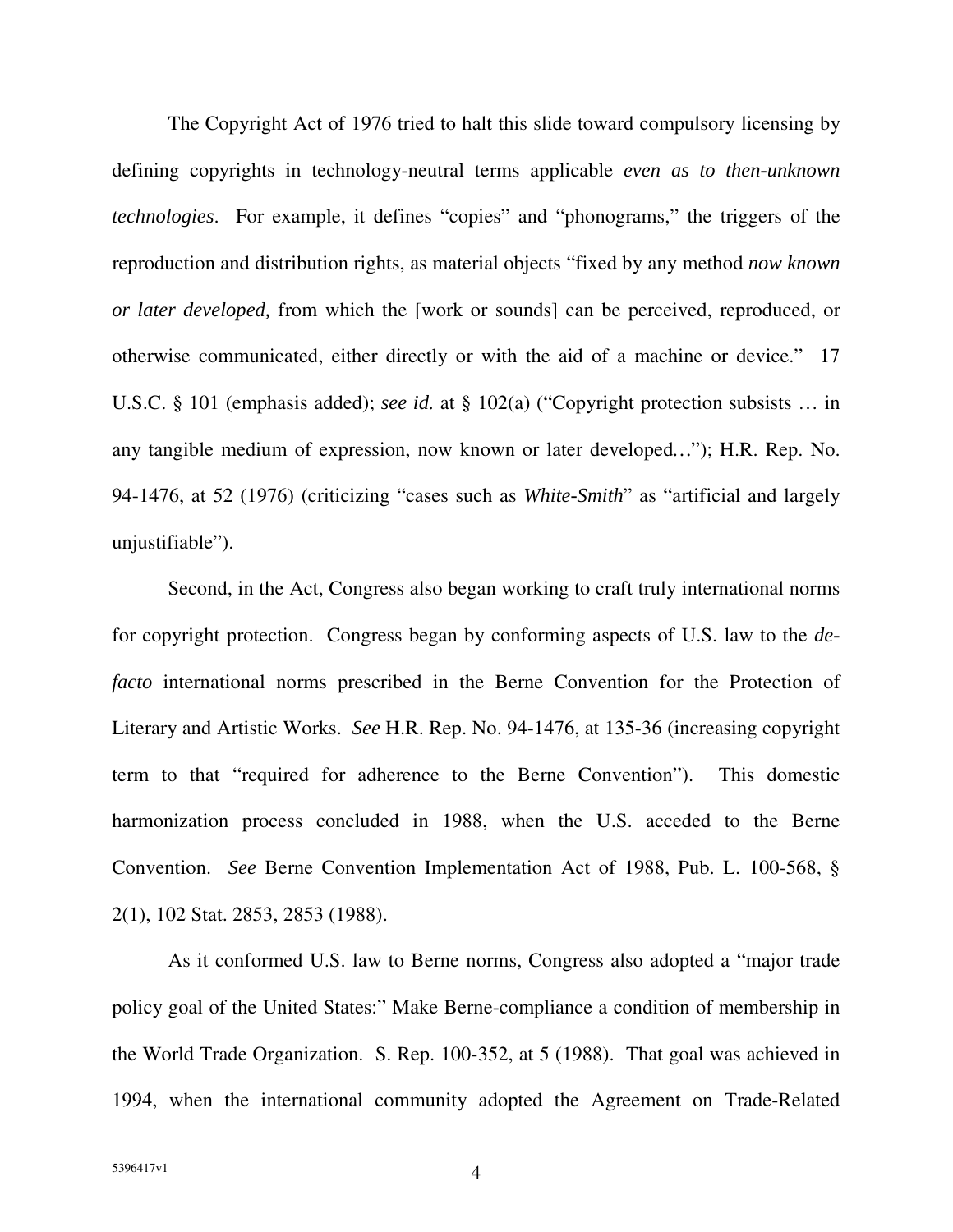Aspects of Intellectual Property Rights ("TRIPS"). *See* Marrakesh Agreement Establishing the World Trade Organization, Art. II, §2, 1867 U.N.T.S. 154, 33 IL.M. 1144 (Apr. 15, 1994); Uruguay Rounds Agreements Act, Pub. L. 103-465, 108 Stat. 4809 (1994).

But TRIPS alone could not complete the harmonization process that Congress had begun in 1976. By the mid 1990s, effective international copyright protection clearly required more consensus on how international norms applied to interactive digital communications networks—in other words, to the Internet.

The U.S. and the E.U. thus urged the World Intellectual Property Organization ("WIPO") to convene a Diplomatic Conference to clarify and update the Berne-Convention norms. In 1996, that Conference promulgated the WIPO Copyright Treaty (WCT) and the WIPO Performances and Phonograms Treaty (WPPT). Collectively, these treaties are called the "WIPO Internet Treaties."

### **B. When Negotiating the WIPO Internet Treaties, the U.S. Tried to Craft a Self-Executing "Making-Available" Right.**

During the Diplomatic Conference that produced the WIPO Internet Treaties, the conferees worked to devise Internet-Age norms for copyright protection. When possible, they tried to devise norms that would be self-executing in most countries.<sup>2</sup>

<sup>2</sup> Treaty obligations satisfied by existing laws are self-executing. *See Restatement of the Law, Third, Foreign Relations Law of the United States*, § 111(3) (1987) ("Some provisions of an international agreement may be self-executing and others not selfexecuting.… There can, of course, be instances in which … previously enacted legislation will be fully adequate to give effect to an apparently non-self-executing international agreement, thus obviating the need of adopting new legislation to implement it.").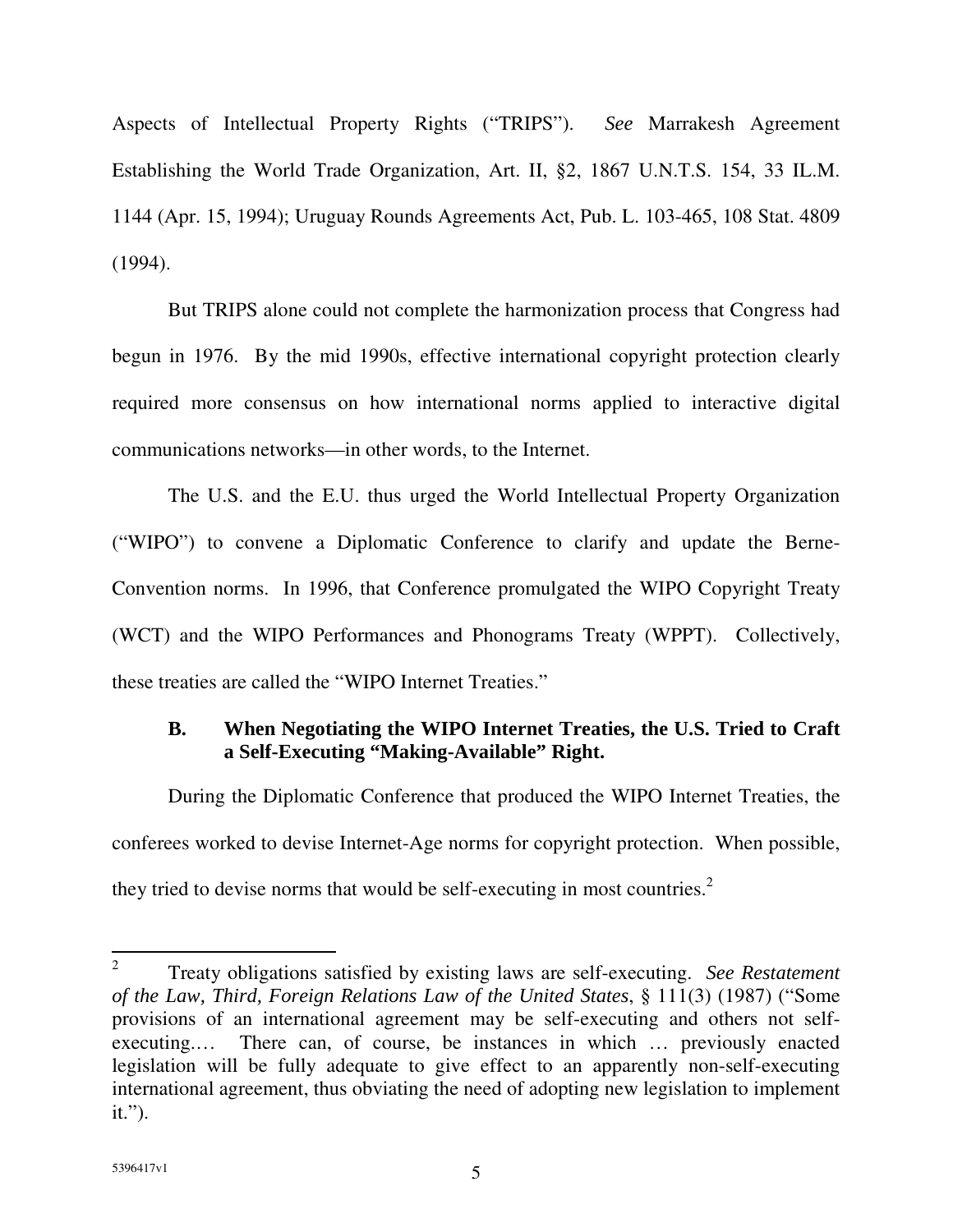For example, most nations agreed that copyright owners should (or already did) have exclusive rights to post or share their works over interactive digital networks like the Internet, but their existing national laws granted such rights in different ways. Many European countries concluded that they granted such rights through their existing communication-to-the-public rights. Other countries, like the U.S., concluded that they granted such rights through different existing rights, particularly their distribution rights. The Diplomatic Conference thus adopted an "umbrella solution"—the Treaties use the "neutral" term "making available" in order to ensure that this obligation could be executed through either existing distribution or communication-to-the-public rights. *See* MIHALY FICSOR, GUIDE TO THE COPYRIGHT AND RELATED RIGHTS TREATIES ADMINISTERED BY WIPO 208-09, CT-8.6 to 8.10 (WIPO 2003); *see also Zicherman v. Korean Air Lines Co.,* 516 U.S. 217, 226 (1996) (treating a treaty's drafting and negotiating history as "aids to its interpretation"). Article 8 of the WCT thus states, "[A]uthors of literary and artistic works shall enjoy the exclusive right of authorizing … the making available to the public of their works in such a way that members of the public may access these works from a place and at a time individually chosen by them."

## **C. After Ratifying the WIPO Internet Treaties, the President and Congress Enacted Eight Implementing Statutes That Construed the Copyright Act to Grant a Making-Available Right.**

After the WIPO Internet Treaties were promulgated, they were ratified by the required two-thirds majority of the Senate—but with a proviso: The President could not deposit instruments of ratification with WIPO until the U.S. enacted domestic legislation implementing the treaties. *See* S. Treaty Doc. No. 105-17, § (c)(1) (Oct. 21, 1998).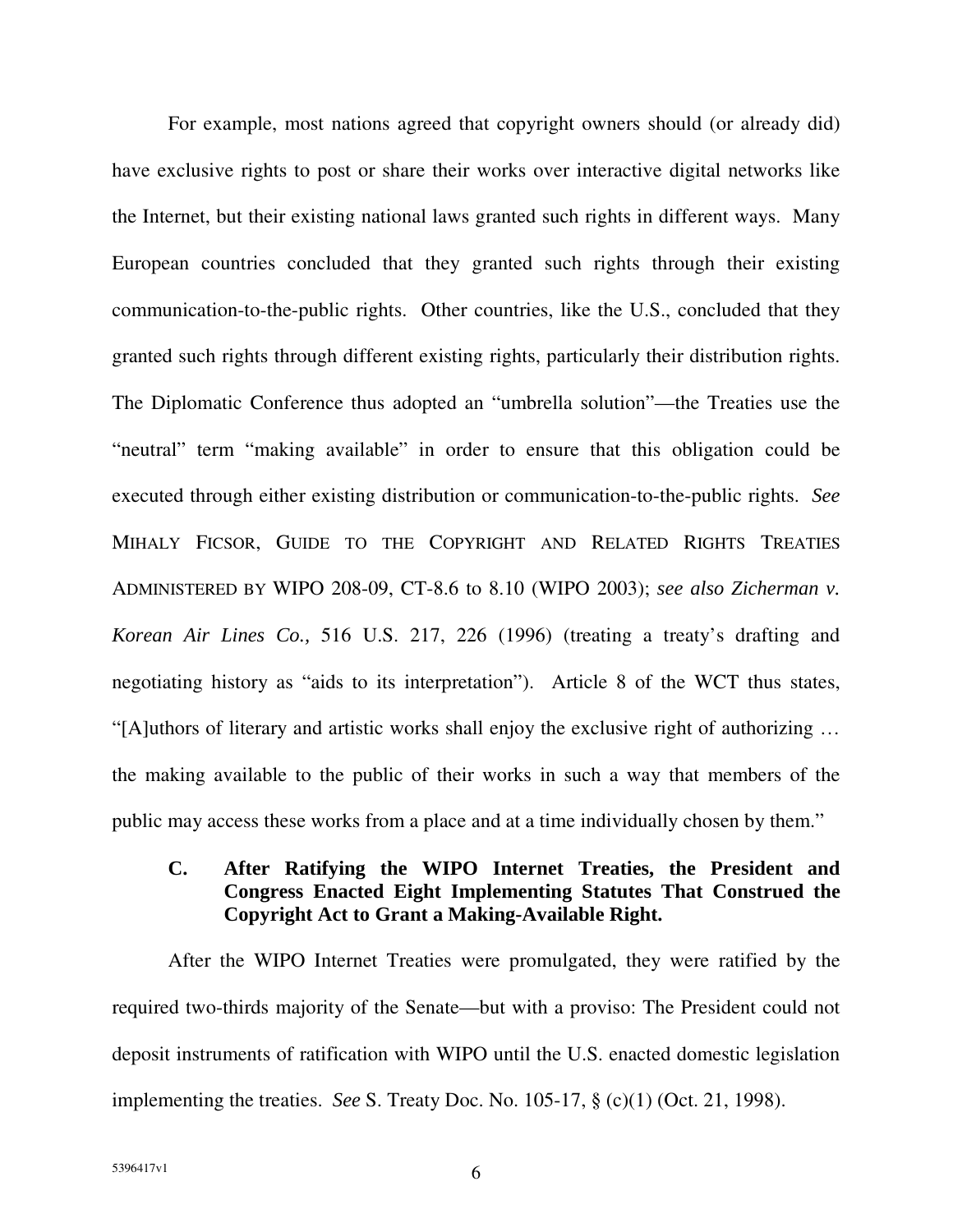Both Houses of Congress thus held extensive hearings, drafted legislation, and produced several committee reports. *See Davidson & Assocs. v. Jung,* 422 F.3d 630, 639-40 & n.10 ( $8<sup>th</sup>$  Cir. 2005) (discussing this history). For example, the Register of Copyrights testified that existing exclusive rights need not be changed to implement the Treaties. *Hearing on WIPO Copyright Treaties Implementation Act (H.R. 2281) and On-Line Copyright Liability Limitation Act (H.R. 2180) before the Subcomm. On Courts, the Internet and Intellectual Property of the House Comm. On the Judiciary*, 105 th Cong., 1 st Sess., Sept. 16, 1997 (testimony of Marybeth Peters, the Register of Copyrights) (citing and summarizing then-existing cases addressing on-line liability for copyright infringement); *see also Piracy of Intellectual Property on Peer-to-Peer Networks: Hearing before the Subcomm. On Courts, the Internet and Intellectual Property of the House Comm. On the Judiciary*, 107 th Cong. 114-115 (2002) (Letter from Marybeth Peters).

Similar testimony was given by both Co-Chairs of the U.S. Delegation to the WIPO Diplomatic Conference, including the Director of the U.S. Patent & Trademark Office. *Hearing on WIPO Copyright Treaties Implementation Act (H.R. 2281) and On-Line Copyright Liability Limitation Act (H.R. 2180) before the Subcomm. On Courts, the Internet and Intellectual Property of the House Comm. On the Judiciary*, 105 th Cong., 1 st Sess., Sept. 16, 1997 (testimony of Bruce Lehman, Assistant Secretary of Commerce for Intellectual Property); *WIPO Copyright Treaty (WCT) (1996) and WIPO Performances and Phonograms Treaty (WPPT) (1996)*, *before the Comm. On Foreign Relations,* Exec.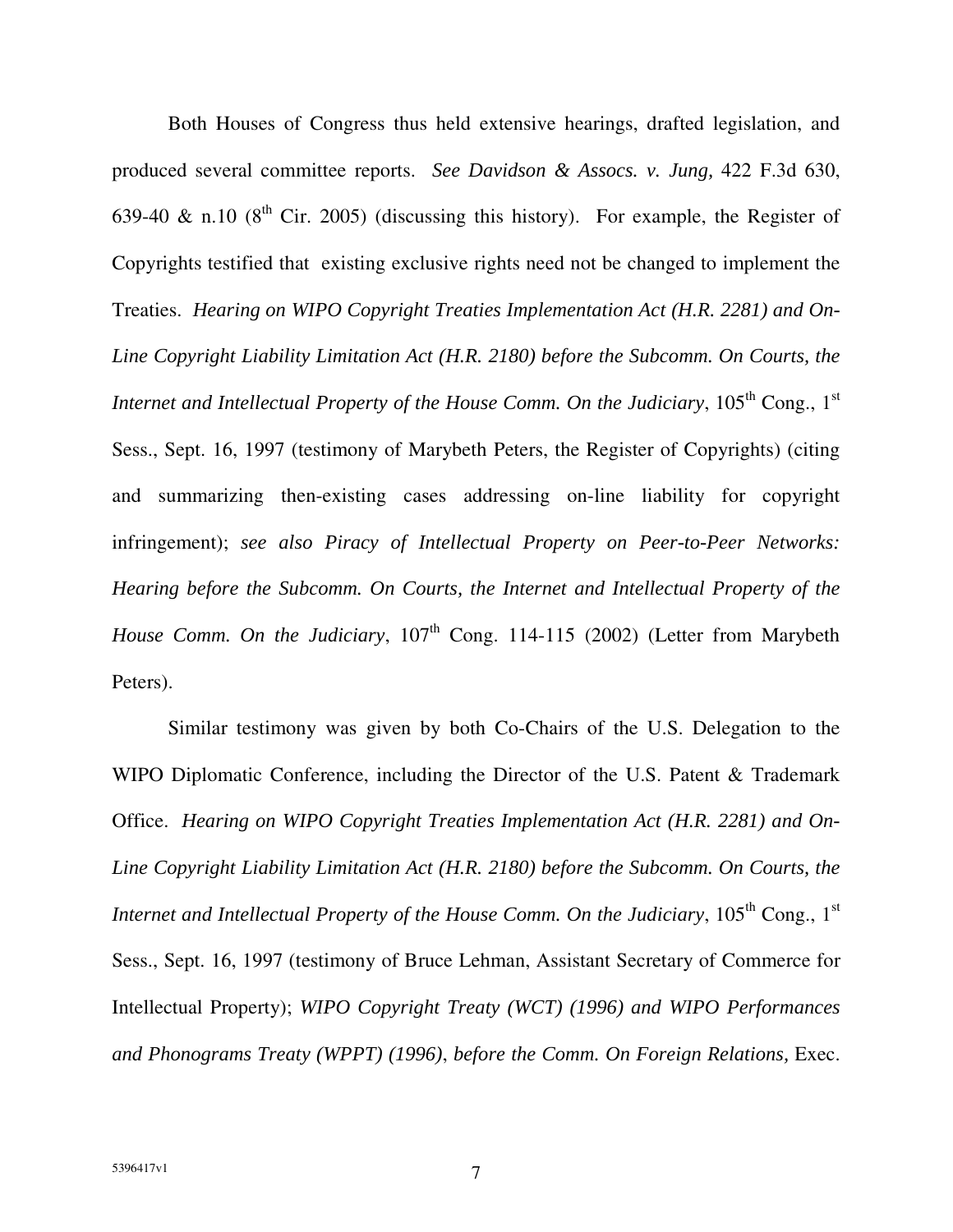Rpt. 105-25, 105<sup>th</sup> Cong., 2<sup>nd</sup> Sess. at 29-30, Oct. 14, 1998 (testimony of Alan P. Larson, Assistant Secretary of State for Economic and Business Affairs).

The relevant House and Senate Committees also agreed that existing law provided a making-available right. H.R. 105-551, pt.1,  $105<sup>th</sup>$  Cong.,  $2<sup>nd</sup>$  Sess. at 9 ("The ...treaties do not require any change in the substance of copyright rights or exceptions in U.S. law."); S. Rep. 105-190, 105<sup>th</sup> Cong., 2<sup>nd</sup> Sess. at 10-11 ("to adhere to the WIPO treaties, legislation is necessary in two primary areas—anticircumvention of technological protection measures and protection of the integrity of rights management information"). Both Houses of Congress and the President then agreed as well, and the WIPO Copyright and Performances and Phonograms Treaties Implementation Act of 1998 was enacted as part of the Digital Millennium Copyright Act of 1998 (the "DMCA"). *See* 105 P.L. 304, §§ 101-05, 112 Stat. 2860 (1998).<sup>3</sup> Believing that the DMCA had fully implemented the Treaties, the President then deposited with WIPO ratifications of the WCT and WPPT on September 14, 1999. *See, e.g.,* WIPO, *Ratification by the United States of America*, at http://www.wipo.int/edocs/notdocs/en/wct/treaty\_wct\_10.html.

Subsequently, seven Free Trade Agreements ("FTAs") again required the President and Congress to determine whether U.S. law provided a making-available right. To enter into an FTA, the President must submit to Congress, (1) the negotiated agreement, (2) a Statement of Administrative Action (SAA) describing whether U.S. laws must be amended to implement the agreement's provisions, and (3) proposed

<sup>3</sup> *See also id.* at preamble (describing the act as one "[t]o amend title 17, United States Code, to implement the World Intellectual Property Organization Copyright Treaty and Performances and Phonograms Treaty").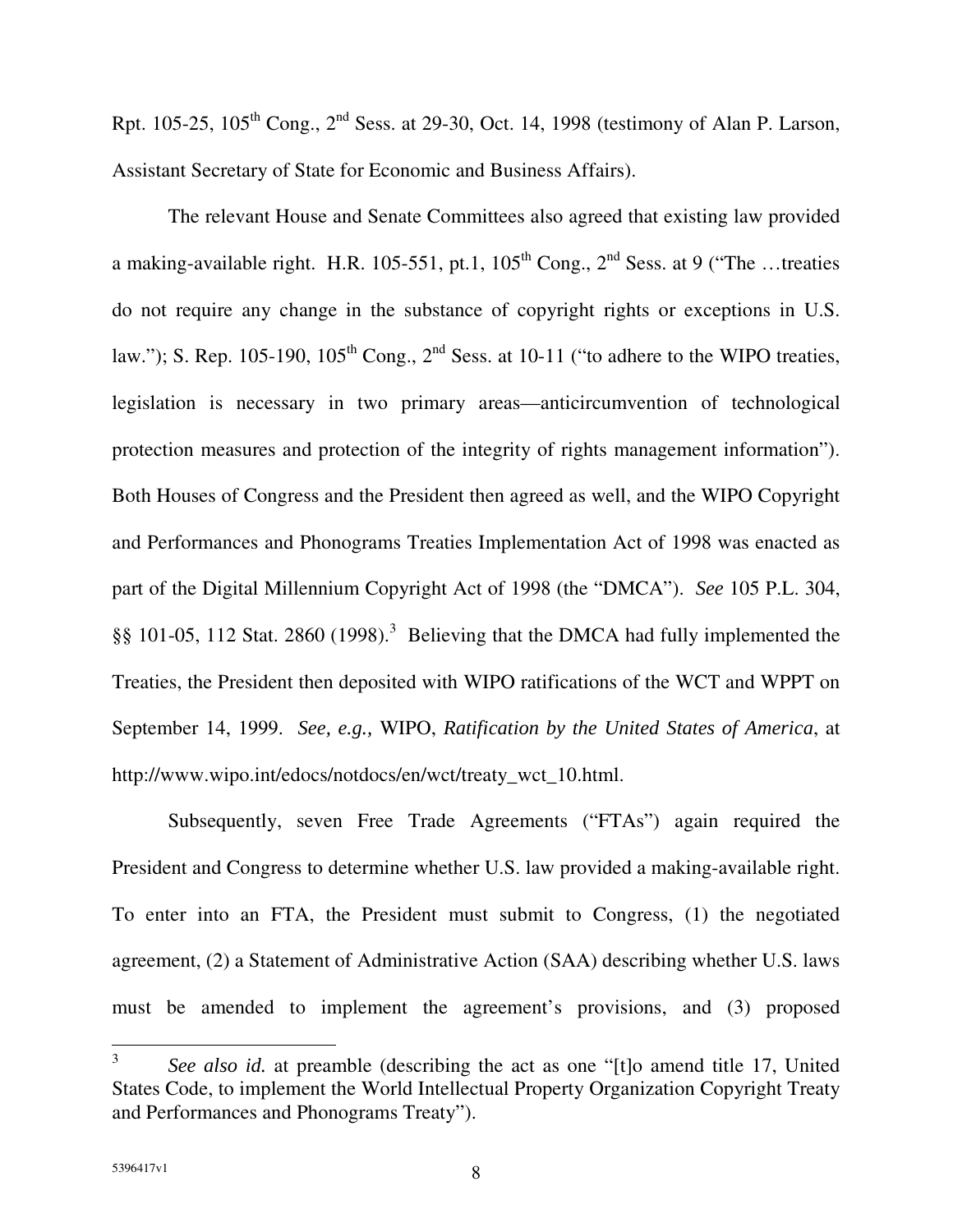implementing legislation that conforms U.S. law to the agreement. *See* 19 U.S.C. §§ 3805, 3830(b). Congress itself then approves the SAA when it enacts the FTA's implementing legislation. Consequently, Congress has now enacted—and the President has signed—seven sets of FTA-implementation legislation predicated upon seven congressionally approved SAAs recording seven Presidential conclusions that thenexisting U.S. law provided a required making-available right.<sup>4</sup>

For example, Chapter 16 of the U.S.-Singapore FTA requires each Party to provide copyright owners with a making-available right. *See* U.S.-Singapore Free Trade Agreement at Art.6.4.2(a), http://www.ustr.gov/assets/Trade\_Agreements/Bilateral/ Singapore\_FTA/Final\_Texts/asset\_upload\_file708\_4036.pdf. In the SAA for this FTA, the President concluded, "No statutory or administrative changes will be required to implement Chapter 16." Statement of Administrative Action at 34, U.S.-Singapore Free Trade Agreement Implementation Act (2003) http://waysandmeans.house.gov/ media/pdf/singapore/hr2739SingaporeSAA7-15-03.pdf. When considering the SAA and its proposed implementing legislation, Committees of both houses of Congress

<sup>4</sup> *See* An Act To implement the United States-Oman Free Trade Agreement, PL 109-283, Title I, Sec 101 (a) (2), 120 Stat. 1191 (2006); An Act To implement the United States-Bahrain Free Trade Agreement, PL 109-169, Title I, Sec 101 (a) (2), 119 Stat. 3581 (2006); An Act To implement the Dominican Republic-Central America-United States Free Trade Agreement, PL 109-53, Title I, Sec 101 (a) (2), 119 Stat. 463 (2005); An Act To implement the United States-Morocco Free Trade Agreement, PL 108-302, Title I, Sec 101 (a) (2), 118 Stat. 1104 (2004); An Act To implement the United States-Australia Free Trade Agreement, PL 108-286, Title I, Sec 101 (a) (2), 118 Stat. 920 (2004); An Act To implement the United States-Chile Free Trade Agreement, PL 108-77, Title I, Sec 101 (a) (2), 117 Stat. 910 (2003); An Act To implement the United States-Singapore Free Trade Agreement, PL 108-78, Title I, Sec 101 (a) (2), 117 Stat. 949 (2003).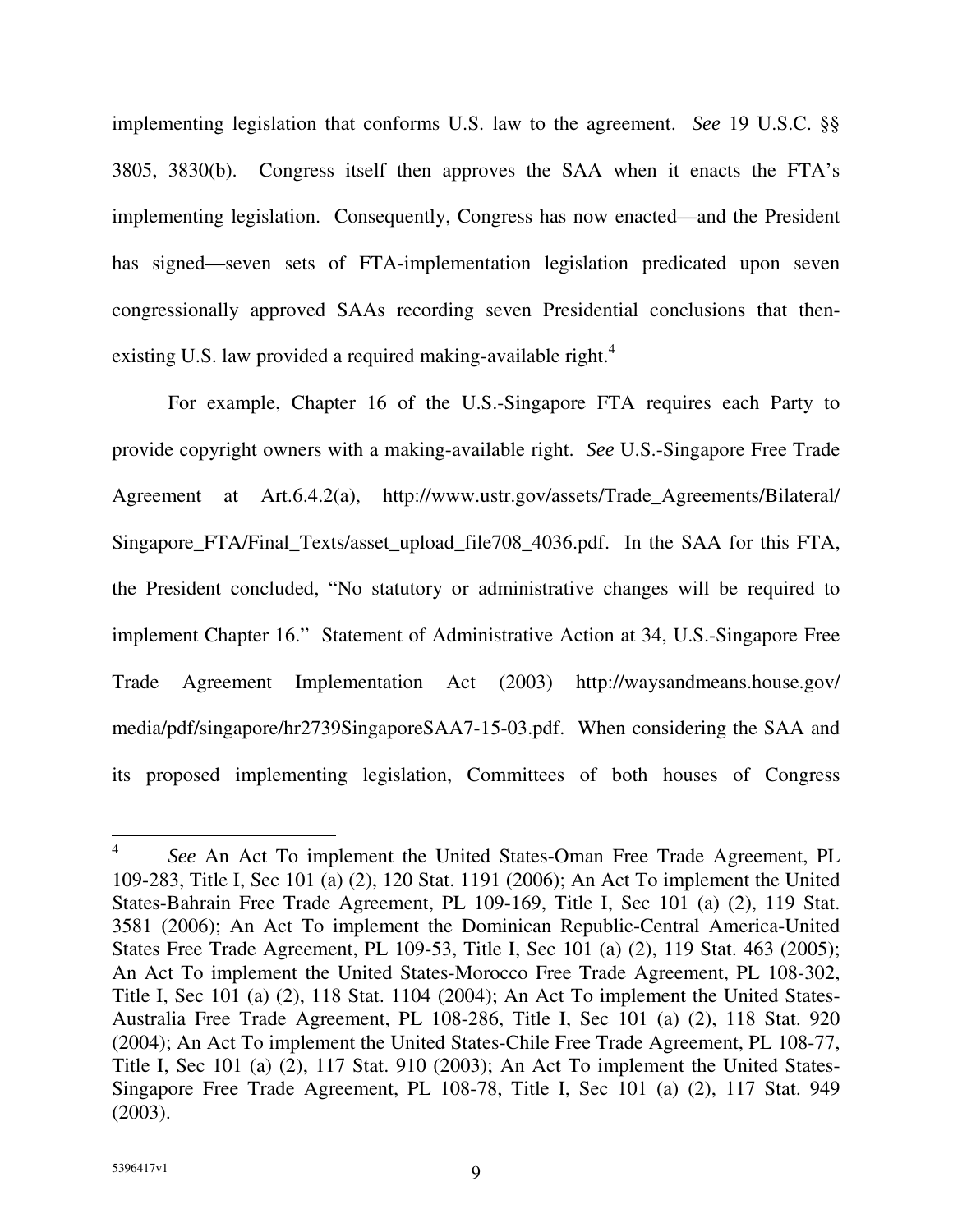specifically praised the Agreement's making-available obligation that "aimed at protecting music, videos, software, or text from widespread unauthorized sharing via the Internet." H.R. Rep. 108-225, pt.2, at 3; *see also* S. Rep. 108-117, at 17. Congress then passed, and the President signed, the United States-Singapore Free Trade Agreement Implementation Act, in which Congress specifically approved "the statement of administrative action proposed to implement the Agreement…." Pub. L. 108-78 at § 101(a)(2), 117 Stat. 948 (2003). Both Congress and the President thus concluded through an *unusually formal* legislative process—that existing U.S. law implemented the U.S.-Singapore FTA's making-available obligation.

In summary, if this Court committed a manifest error of law when instructing the jury in this case, then that error was also committed by the Register of Copyrights, the Director of the U.S. Patent and Trademark Office, both Co-Chairs of the U.S. Delegation to the Diplomatic Conference that promulgated the WIPO Internet Treaties, Presidents Bush and Clinton, and the Members of the  $98<sup>th</sup>$ ,  $108<sup>th</sup>$ , and  $109<sup>th</sup>$  Congresses.

#### **ARGUMENT**

The validity of this Court's "making available" jury instruction implicates the question of statutory interpretation that several Congresses and Presidents had to resolve in order to implement nine international agreements of the United States: Do the exclusive rights "to do and to authorize" the acts stated in Section 106 of the Copyright Act of 1976 grant copyright owners the exclusive right to make their works available to users of global, interactive digital communications networks like the Internet or the FastTrack file-sharing network?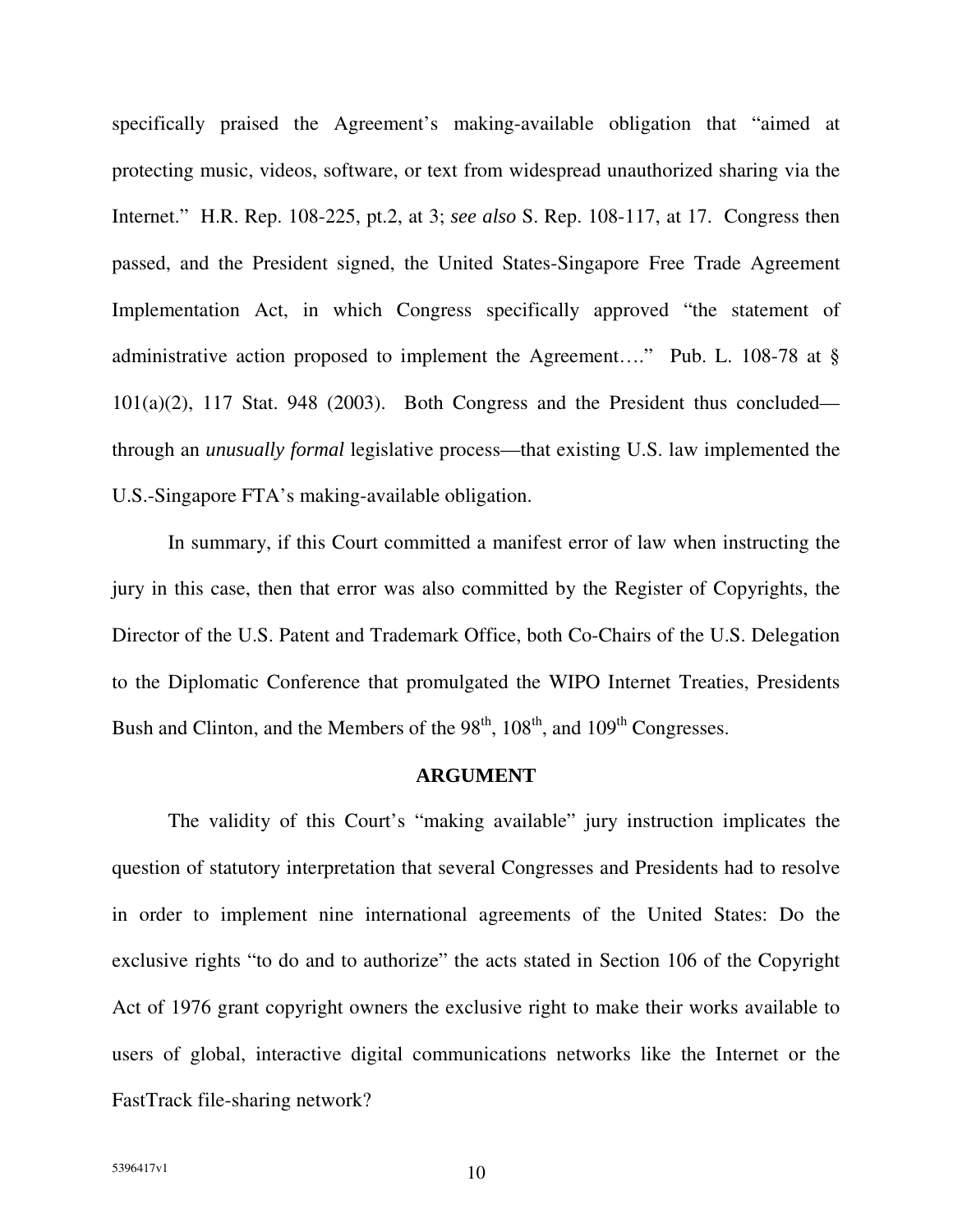The Copyright Act of 1976 was *intended* to raise such questions because it was intended to apply as to technologies unimagined in 1976. *See* 17 U.S.C. §§ 101, 102(a). Nevertheless, nothing suggests that the 94<sup>th</sup> Congress had some specific intent about whether the Section-106 exclusive rights would be infringed by unauthorized use of a socalled "third-generation" file-sharing program like KaZaA to "share" a file encoding a copyrighted song. Consequently, while the Act's technology-neutral copyrights may prevent exclusive rights from eroding into a jumble of compulsory licenses, they will also require the Judicial, Executive, and Legislative Branches to confront circumstances in which it may be unclear how the Act's exclusive rights were intended to apply. As a result, courts deciding particular cases may have to decide whether to defer to interpretations of the Act that the Congress and the President adopted when enacting legislation needed to conduct the international relations of the United States.

At least when the political branches have construed the Copyright Act to implement the international obligations of the United States, a 207-year-old legal rule governs such decisions: "Where fairly possible, a United States statute is to be construed so as not to conflict with international law or an international agreement of the United States." *Restatement of the Law, Third, Foreign Relations Law of the United States*, § 114 (1987). This principle can be called the "*Charming Betsy* rule." *See Murray v. Charming Betsy*, 6 U.S. 64, 118 (1804); *Talbot v. Seeman,* 5 U.S. 1, 43 (1801). 5 For

<sup>5</sup> Potential conflicts cannot trigger the *Charming-Betsy* rule until the United States has actually entered into an international agreement. *See Quality King Distribs. v. L'Anza Research Int'l,* 523 U.S. 135, 153-54 (1998) (giving no weight to the terms of *unratified* trade agreements).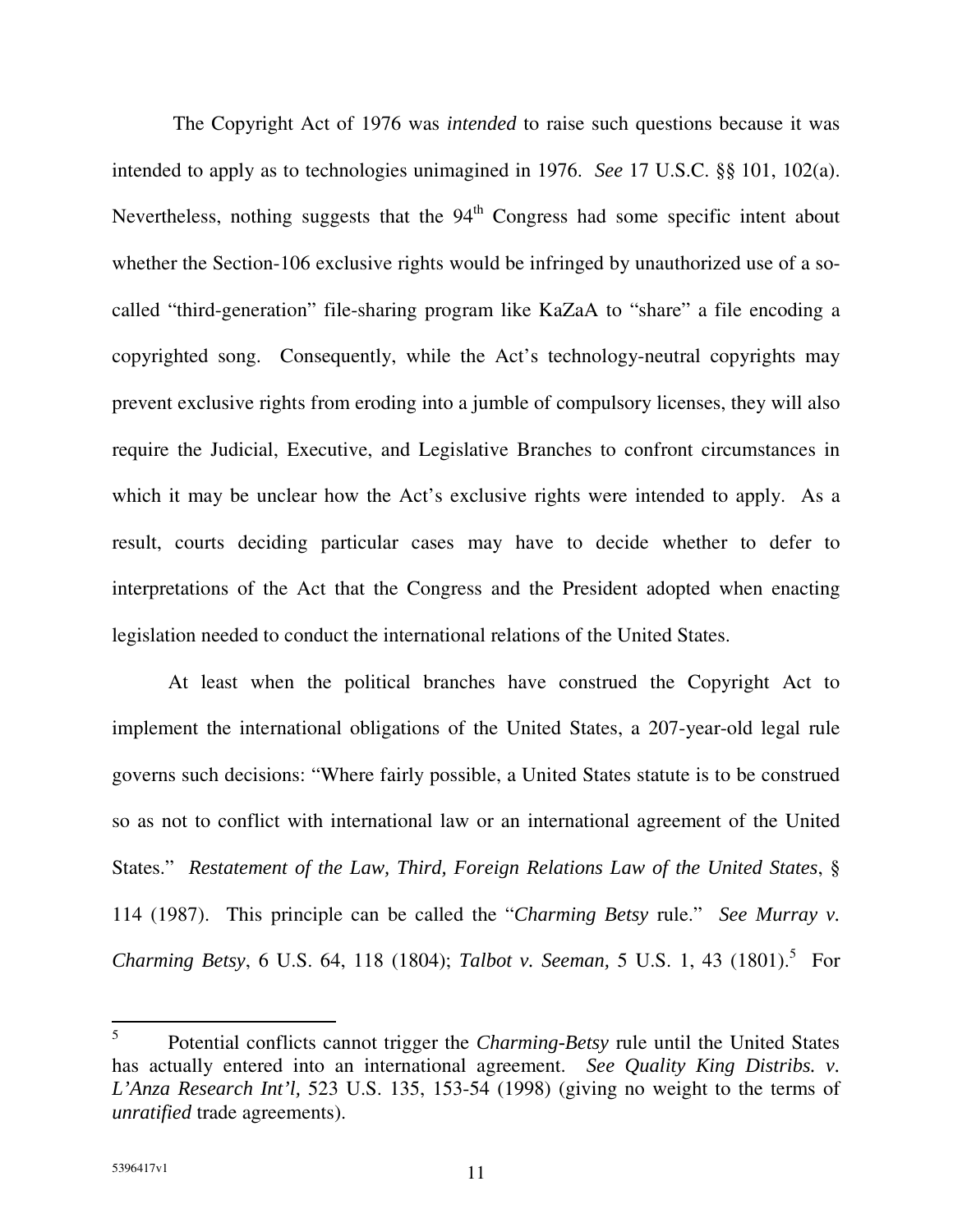example, in *Lauritzen v. Larsen,* the Supreme Court interpreted a statute according to "the long-heeded admonition of Mr. Chief Justice Marshall that 'an act of congress ought never to be construed to violate the law of nations if any other possible construction remains.'" *Lauritzen v. Larsen,* 345 U.S. 571, 578 (1953) (quotation omitted).

The *Charming-Betsy* rule does not require courts to defer to international law or international organizations in general. Indeed, it permits U.S. laws to violate international laws and obligation. *See, e.g., Chae Chan Ping v. United States,* 130 U.S. 581, 599-602 (1889) (interpreting a statute to abrogate existing treaty obligations). Instead, the rule implements two fundamental principles of domestic constitutional law.

First, the *Charming-Betsy* rule implements separation-of-powers principles: It prevents unelected judges from intruding upon the exercise of the Treaty and Foreign Commerce Powers that the Constitution delegates to the elected President and Congress. Were courts to unnecessarily interpret U.S. statutes in ways that would violate international agreements, they could undermine the exercise of these powers delegated to other Branches, disrupt international trade, and trigger retaliatory trade wars.

<sup>6</sup> Some scholars favor an "internationalist" interpretation of the rule that *would* more closely integrate domestic and international law and prevent the Executive Branch from violating international obligations unless explicitly authorized by statute. *See, e.g.,* Ralph G. Steinhardt, *The Role of International Law as a Canon of Domestic Statutory Construction,* 43 VAND. L. REV. 1103 (1990). But most scholars argue that the *Charming-Besty* rule derives from the purely domestic principles of comity and separation-of-powers discussed here. *See, e.g.,* Curtis A. Bradley, *The Charming Betsy Canon and Separation of Powers*, 86 GEO. L.J. 479 (1998). Here, such disputes are academic: The narrower interpretation of the *Charming-Betsy* rule suffices to resolve a case in which both the Executive and Legislative branches have interpreted a statute to implement U.S. international obligations.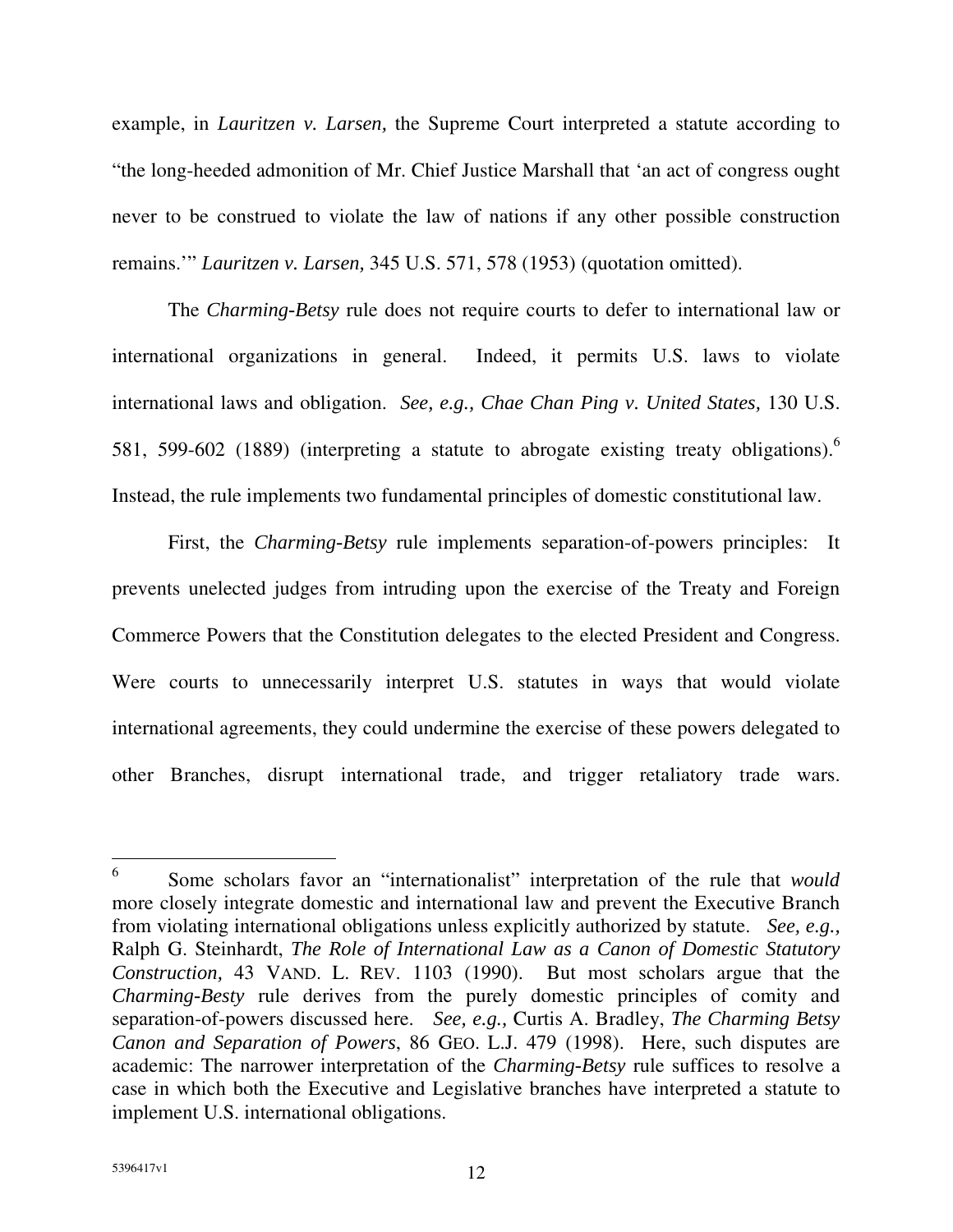Consequently, courts will, when possible, interpret U.S. statutes to accord with U.S. international obligations:

For us to run interference in such a delicate field of international relations there must be present the affirmative intention of Congress clearly expressed. It alone has the facilities necessary to make fairly such an important policy decision where the possibilities of international discord are so evident and retaliative action so certain.

*Benz v. Compania Naviera Hidalgo, S.A.,* 353 U.S. 138, 147 (1957). 7

Second, the *Charming Betsy* rule—like the rule favoring constitutional constructions of statutes—implements a principle of comity: When possible, it presumes that neither the President nor the Congress negligently or deliberately violate international agreements and obligations. This principle of comity is critical to international trade because the Treaty and Foreign Commerce Powers cannot be exercised effectively unless other nations can trust Congress and the President to execute agreements competently and in good faith:

The statute should be construed in the light of the purpose of the Government to act within the limitation of the principles of international law, the observance of which is so essential to the peace and harmony of nations, and it should not be assumed that Congress proposed to violate the obligations of this country to other nations….

<sup>7</sup> *See also, e.g., Weinberger v. Rossi,* 456 U.S. 25, 31-32 (1982) (rejecting a statutory interpretation that "would have had foreign policy implications"); *McCulloch v. Sociedad Nacional de Marineros de Honduras,* 372 U.S. 10, 21 (1963) ("such highly charged international circumstances brings to mind the admonition … that 'an act of congress ought never to be construed to violate the law of nations if any other possible construction remains'") (*quoting Pigeon River Improvement, Slide & Boom Co. v. Charles W. Cox, Ltd.,* 291 U.S. 138, 160 (1934)).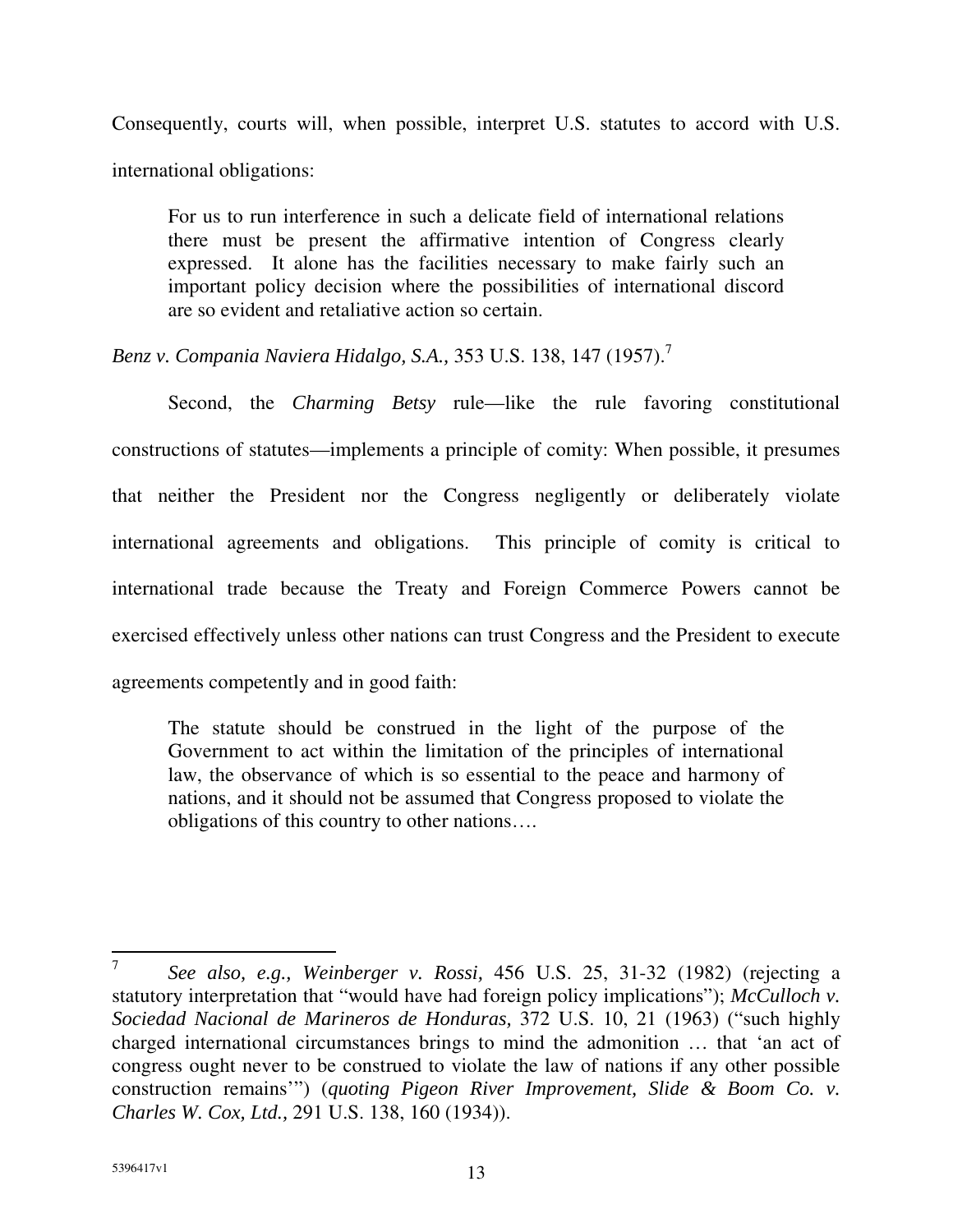*MacLeod v. United States,* 229 U.S. 416, 434 (1913). 8 The *Charming-Betsy* rule thus promotes "a harmony particularly needed in today's interdependent commercial world." *F. Hoffmann-La Roche Ltd. v. Empagran S.A.,* 542 U.S. 155, 164-65 (2004). As the *en banc* Ninth Circuit recently noted, a different judicial approach might "disrupt Congress's efforts to secure a more stable international intellectual property regime … [and] might undermine Congress's objective of achieving 'effective and harmonious' copyright laws among all nations." *Subafilms, Ltd. v. MGM-Pathe Comms. Co.,* 24 F.3d 1088, 1097 (9 th Cir. 1994) (en banc); *cf. Brown v. Duchesne,* 60 U.S. 183, 197 (1857) (refusing to interpret the patent laws in a way that would "seriously embarrass the commerce of the country with foreign nations").

The *Charming-Betsy* rule articulated by the Supreme Court and the *Restatement* favors any reasonable interpretation of the Copyright Act that would grant Plaintiffs a making-available right and validate this Court's jury instruction: Only such interpretations ensure that the U.S. complies with nine adopted, ratified-or-enacted, and implemented multilateral or bilateral international agreements that require the United States to provide a making-available right.

Nevertheless, some might argue that this rule is inapplicable because almost all of the *Charming-Betsy* cases interpret statutes enacted *after* the United States had assumed a

<sup>8</sup> *See also*, e.g., *Trans World Airlines, Inc. v. Franklin Mint Corp.,* 466 U.S. 243, 281(1984) ("There is… a firm and obviously sound canon of construction against finding implicit repeal of a treaty in ambiguous congressional action."); *Washington v. Washington State Comm. Passenger Fishing Vessel Ass'n,* 443 U.S. 658, 690 (1979); *Menominee Tribe v. United States,* 391 U.S. 404, 412-13 (1968).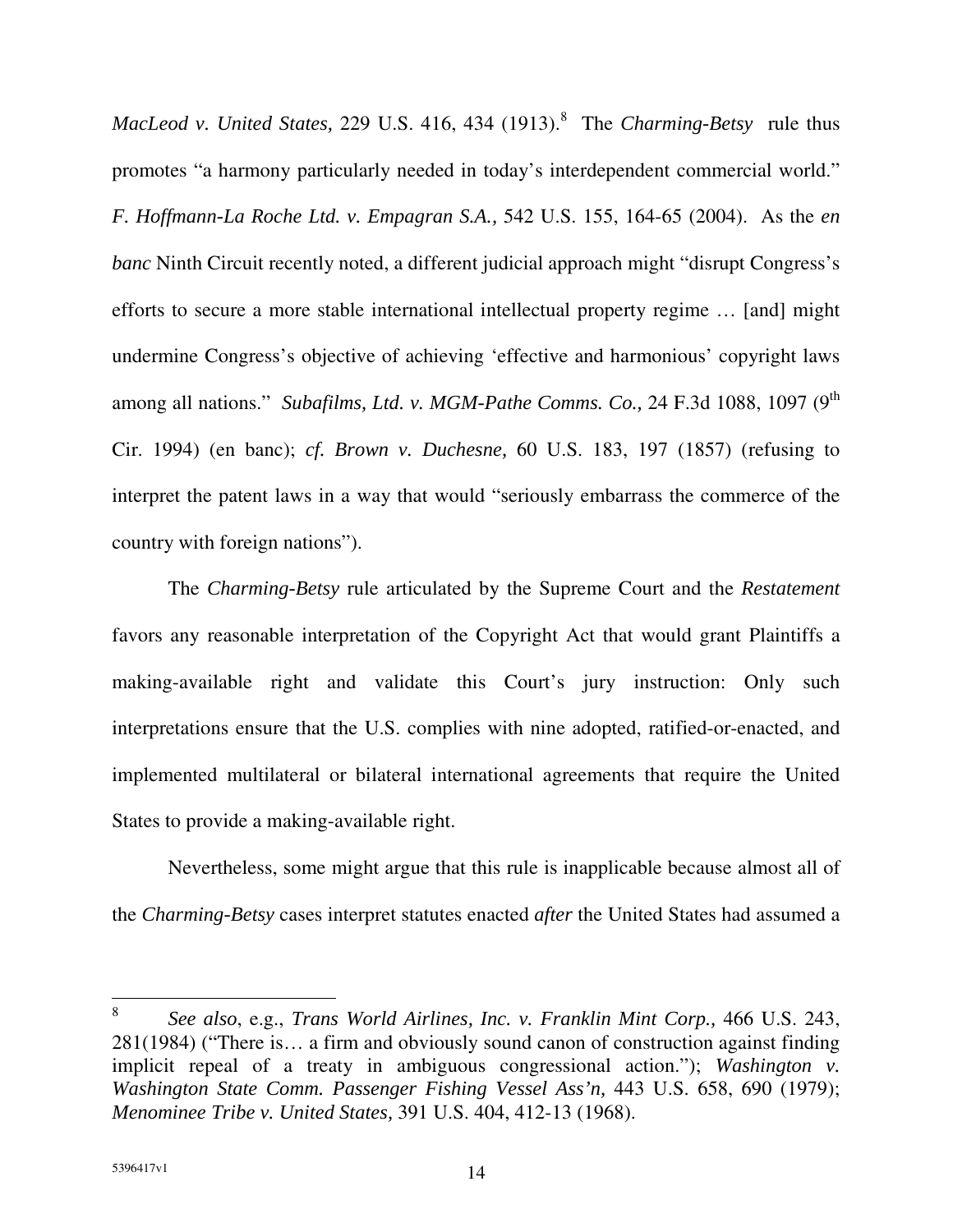given international obligation. <sup>9</sup> Here, the Copyright Act of 1976 was enacted *before* the WIPO Treaties and the FTAs were ratified or enacted and then implemented. The question is whether this temporal reversal makes the *Charming-Betsy* rule inapplicable.

It does not. For example, *In re Rath,* 402 F.3d 1207, 1211 (Fed. Cir. 2005), stated that the *Charming-Betsy* rule requires ambiguous provisions of the 1946 Lanham Act to be construed to accord with the trademark-related provisions of the 1967 version of the non-self-executing Paris Convention for the Protection of Industrial Property.

Similarly, many U.S. tariff laws were also enacted before the U.S. adopted the more-recent and *expressly* non-self-executing General Agreement on Tariffs and Trade (GATT). *See* 19 U.S.C. § 3512(a)(1). Nevertheless, courts apply the *Charming-Betsy* rule to avoid interpretations of U.S. tariff and antidumping laws that would conflict with GATT. *See Federal Mogul Corp. v. United States,* 63 F.3d 1572, 1580-82 (Fed. Cir. 1995) (holding that when the Executive Branch construed a pre-GATT statute to avoid a conflict with GATT, the *Charming Betsy* rule, considerations of relative expertise, and

<sup>9</sup> The precedent suggesting that subsequent international agreements do affect the interpretation of earlier statutes is *Cook v. United States,* 288 U.S. 102 (1933). During Prohibition, U.S. agents invoked the Tariff Act of 1922 to seize alcohol carried in British ships that came near the U.S.—until this practice was prohibited by a 1924 Treaty between the U.S. and Britain. *Id.* at 107. Later, the Tariff Act of 1930 re-enacted the Tariff Act of 1922 without change, which should have shown intent to ratify prior seizure practices. *E.g., National Lead Co. v. United States,* 252 U.S. 140, 146-47 (1920). After U.S. agents again seized alcohol from a British ship, the Supreme Court had to decide whether the 1930 re-enactment of the 1922 statutory language abrogated the 1924 Treaty. The Court invoked the *Charming-Betsy* rule and found that it did not. *Id.* at 120.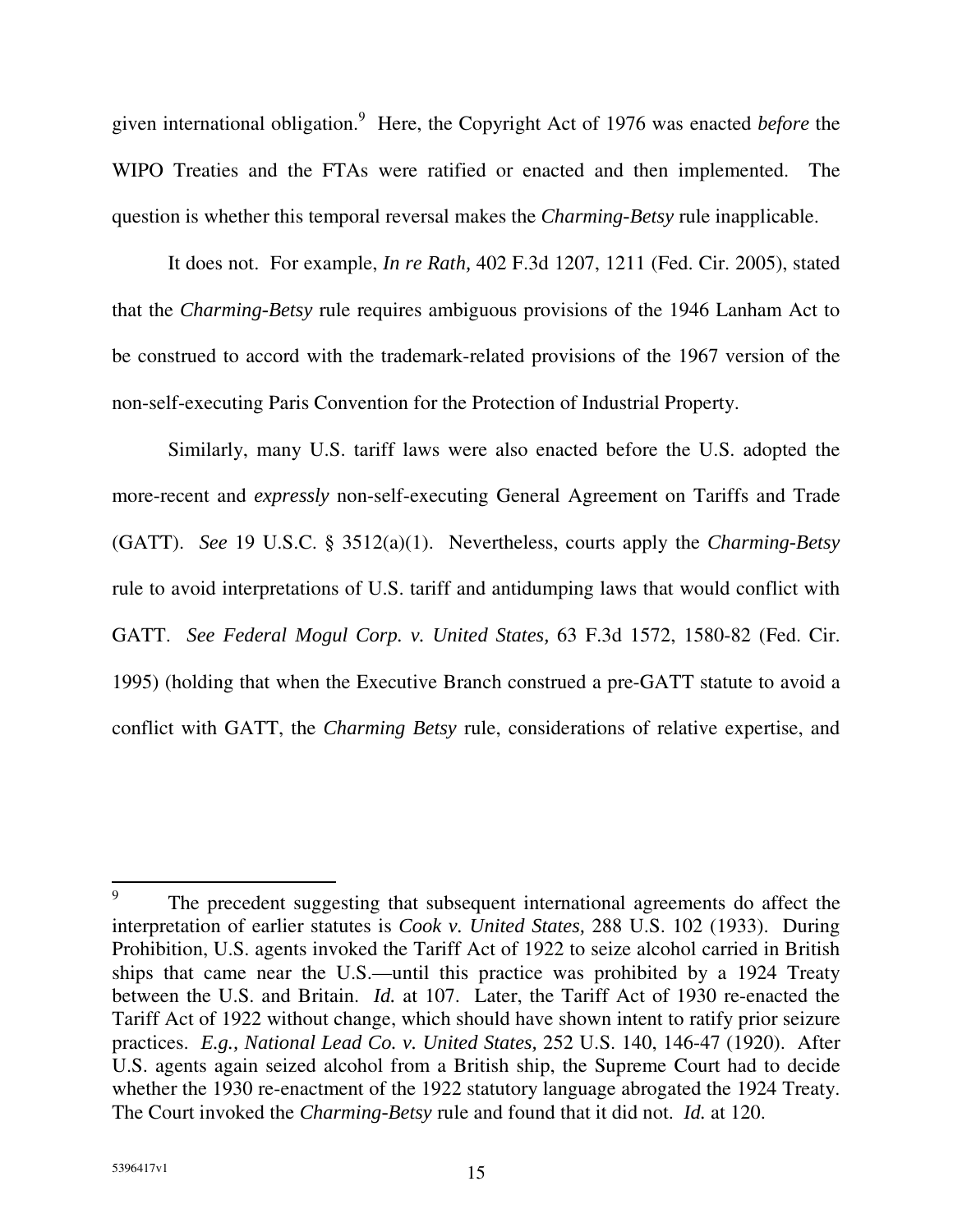potential "foreign policy repercussions" showed that the trial court erred by rejected the GATT-compliant interpretation).<sup>10</sup>

The *Charming-Betsy* rule applies in such cases because its underlying principles are implicated even if a domestic statute was enacted before an international obligation was incurred. Separation-of-powers principles remain relevant: If the Court holds that the Copyright Act of 1976 fails to provide a making available right, then the United States, the world's leading producer and exporter of copyrighted works, is violating nine subsequently adopted-and-implemented copyright-related international agreements—two treaties and at least seven multilateral or bilateral FTAs—*of which it was a principle proponent*. This is surely a context in which "the possibilities of international discord are so evident and retaliative action so certain." *Benz v. Compania Naviera Hidalgo, S.A.,* 353 U.S. 138, 147 (1957).

Principles of comity also remain relevant. Granted, neither the 94<sup>th</sup> Congress nor President Ford would have acted incompetently or duplicitously by enacting a Copyright Act that failed to implement a making-available-right obligation that did not exist in 1976. But the same could not be said as to the  $98<sup>th</sup>$ ,  $108<sup>th</sup>$ , and  $109<sup>th</sup>$  Congresses and Presidents Bush and Clinton: If the Copyright Act of 1976 did *not* provide a makingavailable right, then these Congresses and Presidents *did* execute their constitutional powers incompetently or duplicitously when enacting eight statutes intended to

<sup>10</sup> *See also Allegheny Ludlum Corp. v. Armco, Inc.,* 367 F.3d 1339, 1347-48 (Fed. Cir. 2004) (*cited in Caddo Valley R.R. Co. v. Surface Transp. Bd.,* 512 F.3d 1021, 1023 (8th Cir. 2008)); *Luigi Bormioli Corp. v. United States,* 304 F.3d 1362, 1368 (Fed. Cir. 2002).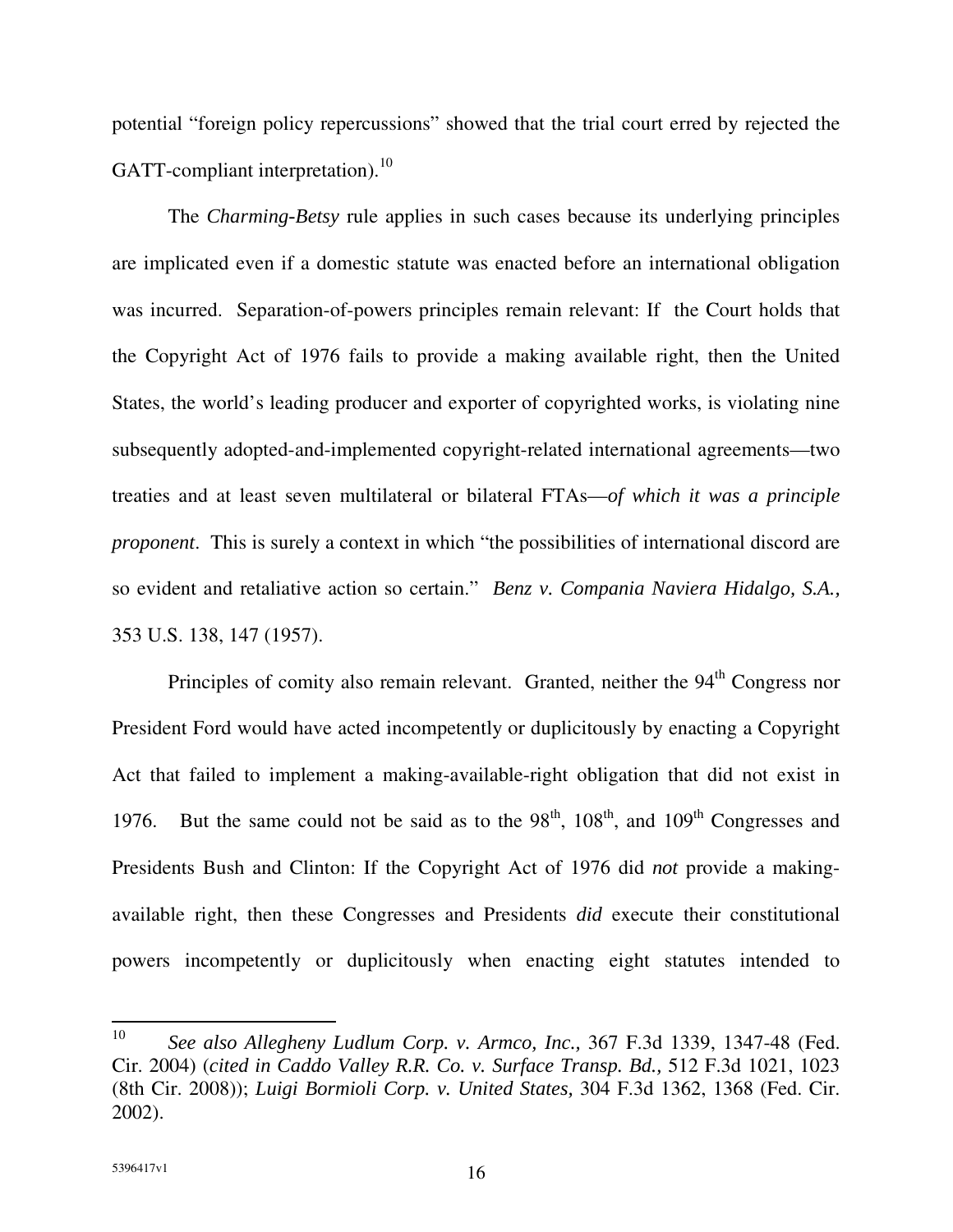implement nine international agreements of the United States. Consequently, when Congress and the President must interpret an existing statute to determine what legislation must be enacted to implement an international agreement, principles of comity remain highly relevant when courts subsequently interpret the same statute. *See Federal Mogul Corp. v. United States,* 63 F.3d 1572, 1582 (Fed. Cir. 1995) ("For the [trial court] to read a GATT violation into the statute, over Commerce's objection, may commingle powers best kept separate.")

Indeed, the facts of this case forcefully implicate both separation-of-powers and comity principles. Courts have often applied the *Charming-Betsy* rule when the Executive Branch has construed an existing statute to violate an international obligation of the United States. *See, e.g., MacLeod v. United States,* 229 U.S. 416, 434 (1913) (rejecting the government's claim that a statute authorized the collection of tariffs prohibited by the Hague Convention).<sup>11</sup> But here, both the Executive and Legislative Branches have consistently and repeatedly interpreted the Copyright Act to execute a nine-times-incurred international obligation to provide a making-available right. *See Medellin v. Texas,* 128 S. Ct. 1346, 1361 (2008) (finding a treaty provision non-selfexecuting because the Executive Branch had "unfailingly adhered to its view" that the

<sup>11</sup> *See also McCulloch v. Sociedad Nacional de Marineros de Honduras,* 372 U.S. 10, 21 (1963) (holding that courts will review even non-final agency actions predicated on statutory interpretations that would violate international law); *Chew Hong v. United States* 112 U.S. 536, 560 (1884) (rejecting the government's claim that a statute authorized the exclusion of Chinese nationals when doing so would violate U.S. treaty obligations).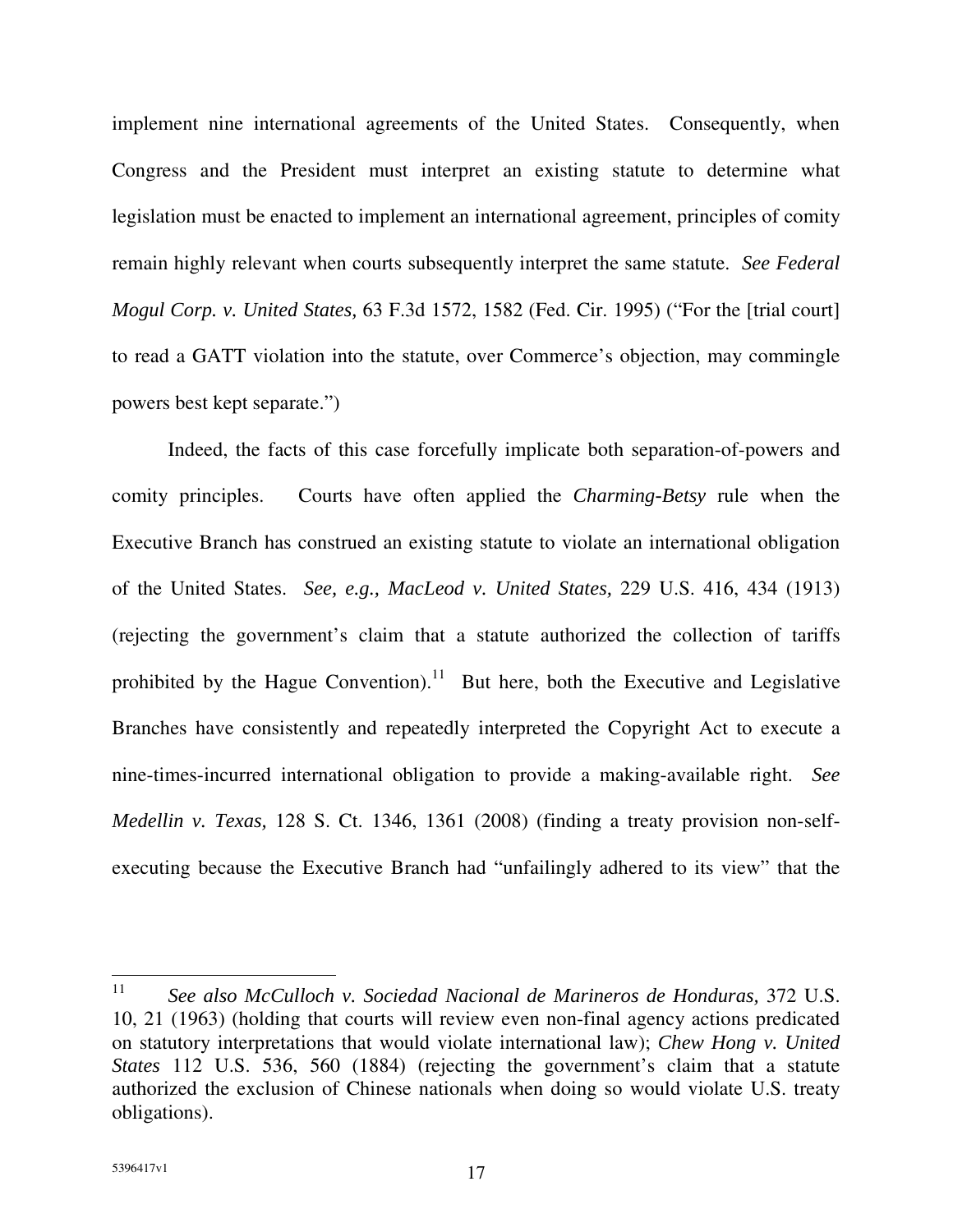provision was non-self executing, and its interpretation was "entitled to great weight") (citations omitted). 12

Nor can their interpretations be dismissed as "subsequent legislative history." *Barker,* 2008 U.S. Dist. LEXIS 25913 at \*21 n.7. The Supreme Court has unanimously distinguished subsequent *legislation* from subsequent legislative history: "'Subsequent legislation declaring the intent of an earlier statute is entitled to great weight in statutory construction' … [because] Congress has proceeded formally through the legislative process." *Consumer Product Safety Comm'n v. GTE Sylvania, Inc.,* 447 U.S. 102, 118 n.13 (1980) (citations omitted).<sup>13</sup> Indeed, the Constitution treats the WIPO Treaties

<sup>12</sup> *Barker,* 2008 U.S. Dist. LEXIS 25913 at \*21 n.7, errs by claiming that *Medellin* shows that the making-available provisions of the WIPO Internet Treaties are "non-self executing." *Medellin* actually shows that these obligations were intended to be selfexecuting. *See* 128 S.Ct. at 1364 ("we have held treaties to be self executing when the provisions indicate that the President and Senate intended for the agreement to have domestic effect"). For example, in *Bacardi Corp. v. Domenech,* 311 U.S. 150, 163 (1940), the Court held that the directory language "shall" make Article 3 of the General Inter-American Convention for Trade Mark and Commercial Protection self-executing. Because most intellectual-property treaties, including the WIPO Internet Treaties, use language like that held self-executing in *Bacardi,* their implementing legislation usually declares their provisions to be *non-self-executing. See, e.g.,* Berne Convention Implementation Act of 1988, Pub. L. 100-568, §§ 2(1), 3, 102 Stat. 2853, 2853-54 (1988); 19 U.S.C. §  $3512(a)(1)$  (declaring that the provisions of TRIPS are not selfexecuting). No such declarations appear in the legislation implementing the WIPO Internet Treaties: They *were* intended to be partially self-executing.

<sup>13</sup> *See also Federal Housing Admin. v. The Darlington, Inc.,* 358 U.S. 84, 90 (1958) ("[s]ubsequent legislation which declares the intent of an earlier law… is entitled to weight when it comes to the problem of construction"); *United States v. Stanoff,* 260 U.S. 477, 480 (1923) ("a statute purporting to declare the intent of an earlier one might be of great weight in assisting a Court") (dicta); *Stockdale v. The Ins. Cos.,* 87 U.S. 323, 331 (1874) ("it may be taken to be established, that a legislative body may be statute declare the construction of previous statutes so as to bind the courts in reference to all transactions occurring after the passage of the law"); *United States v. Freeman,* 44 U.S. 556, 564-65 (1845) ("if it can be gathered from a subsequent statute in pari materia, what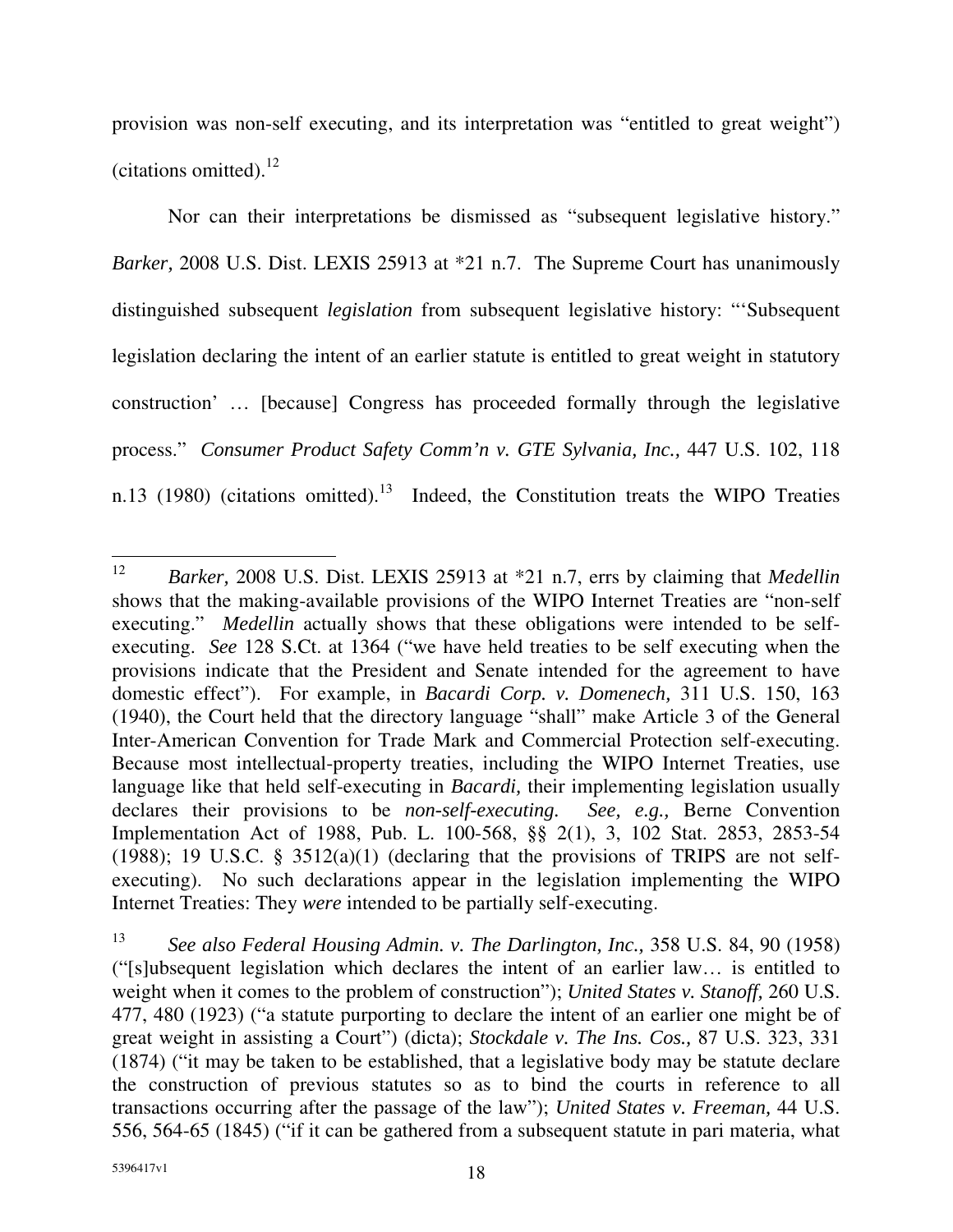Implementation Act and the Statements of Administrative Action and implementing legislation associated with each FTA as "the supreme Law of the Land" and states that "the Judges in every State shall be bound thereby…." U.S. Const. art. VI, cl.2.

Here, the Executive and Legislative Branches of the government, acting under lawful constitutional and statutory delegations of power, had to interpret the previously enacted Copyright Act of 1976 during formal lawmaking processes in order to decide which domestic laws had to be amended in order to execute their legal and constitutional duties to implement international obligations of the United States. The interpretation that these Branches adopted reflected the consistent views of the relevant expert agencies. *See* 17 U.S.C. § 701(b)(1)-(2); 35 U.S.C. § 35 U.S.C. § 2(b)(8)-(9). It also reflected a survey of then-existing judicial decisions. See supra at n.6.<sup>14</sup> Eight times, multiple

meaning the legislature attached to the words of a former statute, they will amount to a legislative declaration of its meaning, and will govern the construction of the first statute); *Alexander v. Mayor of Alexandria,* 9 U.S. 1, 7-8 (1809) ("if a subsequent act on the same subject affords complete demonstration of the legislative sense of its own language, the rule … requiring that the subsequent should be incorporated into the foregoing act, is a direction to courts in expounding the provisions of the law").

<sup>14</sup> By 1998, judicial decisions in addition to some of those summarized by the Copyright Office had found that unauthorized making-available infringed the distribution right. *See Marobie-FL, Inc. v. National Ass'n of Fire Equip. Distribs. and Northwest Nexus, Inc.,* 983 F. Supp. 1167, 1173 (N.D. Ill. 1997); *Playboy Ent., Inc. v. Russ Hardenburgh, Inc.,* 982 F. Supp. 503, 513 (N.D. Ohio 1997); *Playboy Ent., Inc. v. Chuckleberry Pub., Inc.,* 939 F. Supp. 1032, 1044 (S.D.N.Y. 1996); *see also Hotaling v. Church of Jesus Christ of Latter-Day Saints,* 118 F.3d 199, 203 (4 th Cir. 1997). In *Subafilms, Ltd. v. MGM-Pathe Comm. Co.*, *dicta* did suggest a narrow construction of the statutory term "to authorize," but *Subafilms* held only that one does not infringe by authorizing *noninfringing* acts. 24 F.3d 1088, 1094 n. 8 (9<sup>th</sup> Cir. 1994) (en banc). The Ninth Circuit later held that making-available does violate the distribution right. *See Perfect 10, Inc. v. Google, Inc.,* 508 F.3d 1146, 1162 (9 th Cir. 2007) (citing *Hotaling* and finding that "distribution rights …were infringed by Napster *users* … when they used the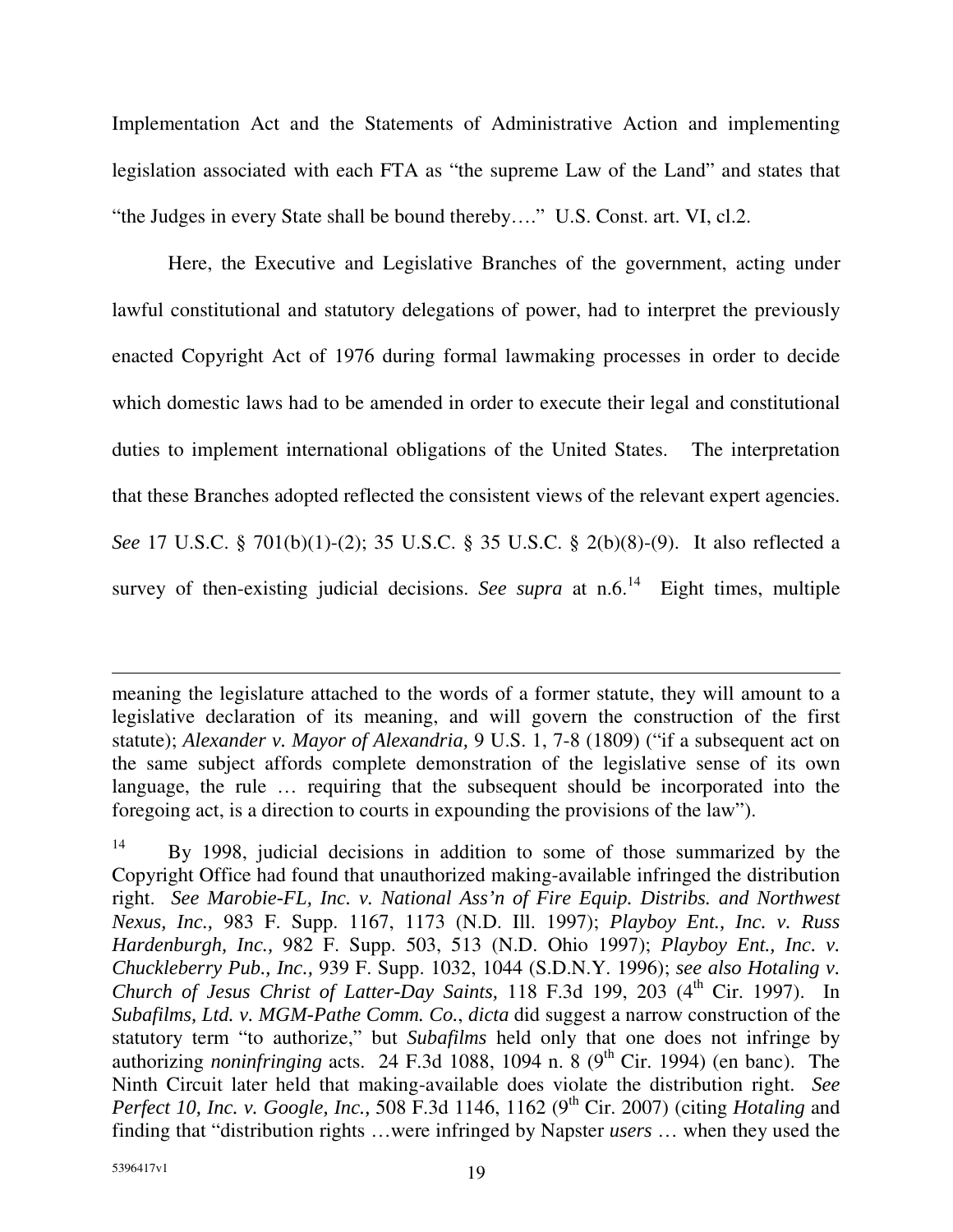Congresses and Presidents found that the Copyright Act of 1976 implement makingavailable-right obligations imposed by two treaties and seven FTAs.

In such situations, courts will defer to reasonable statutory interpretations adopted by the political branches of the government. *See Chevron U.S.A., Inc. v. Natural Res. Defense Council, Inc.,* 467 U.S. 837 (1984) (holding that such deference respects the expertise and greater political accountability of the political branches); *National Cable & Telecomm. Ass'n v. Brand X Internet Servs.*, 545 U.S. 967, 982 (2005) (deferring to political-branch interpretations of ambiguous statutes even when they conflict with preexisting and otherwise precedential judicial interpretations); *see also* Tim Wu, *Treaties' Domain*, 93 VA. L. REV. 571, 574 (2007) (reporting that a comprehensive, descriptive survey of treaty-enforcement and *Charming-Betsy* cases "shows the rough development of a system with some similarity to the system of deference to agency statutory interpretations known as *Chevron* deference"). Consequently, in the aftermath of *Chevron,* cases like *Consumer Product Safety Comm'n v. GTE Sylvania, Inc.,* 447 U.S. 102, 118 n.13 (1980), support a simple proposition: When the elected members of Congress and the elected President enact laws that both state, and are predicated upon, an interpretation of an existing law, courts will grant their interpretation the deference that

Napster software to make their collections available to all other Napster users"); *see also A&M Records v. Napster, Inc.,* 239 F.3d 1004, 1014 (9 th Cir. 2001).